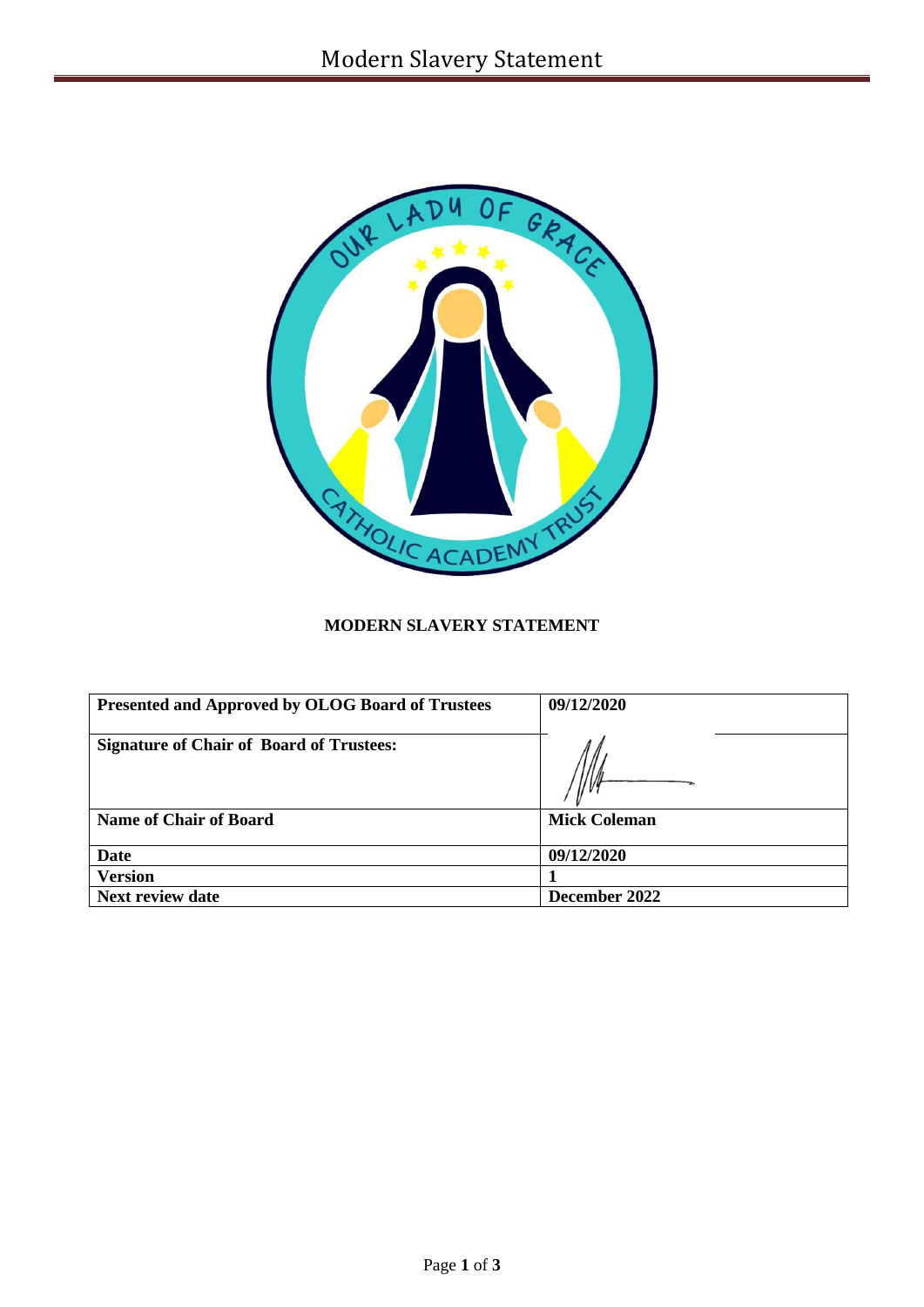## **Anti-Slavery Statement Introduction**

Our Lady of Grace Catholic Academy Trust (hereafter referred to as "the Trust") is committed to preventing slavery and human trafficking in its activities, and to ensuring that its supply chains are free from slavery and human trafficking. This statement sets out the steps the Trust is taking, during the year 1 January 2021 to 31 December 2021, to understand potential modern slavery risks within its business, and to ensure that there is no slavery or human trafficking taking place in its business and its supply chains.

## **Organisational structure and supply chains**

Our Lady of Grace Catholic Academy Trust is currently a group of primary Catholic schools across the Deanery of Newham which includes:

St Antony's Catholic Primary School (Forest Gate) St Edward's Catholic Primary School (Upton Park) St Francis' Catholic Primary School (Stratford) St Helen's Catholic Primary School (Canning Town) St Joachim's Catholic Primary School (Custom House)

It was formed in April 2015 and currently educates over 2,000 pupils and employs over 280 staff. As the Trust is a charity, procurement of quality goods and services has always been an important part of ensuring charitable funds are carefully and correctly spent. Supply chains utilised by the Trust currently include education, catering, caretaking cleaning, furniture and equipment, ICT hardware and maintenance.

The Trust has considered which of its supply chains could be at a high risk of slavery or human trafficking. Regard was given to supply chains which are high risk, originate outside the UK, and identifies high risk supply chains for schools as catering, cleaning and uniform.

#### **Due diligence**

As part of the Trust's initiative to identify and mitigate the risk of slavery and human trafficking in supply chains, the Trust has started to carry out stringent due diligence on new suppliers. This includes:

- Obtaining general information on supplier companies and understanding their corporate structure. Assessing supplier financial stability by reviewing recent and previous company accounts.
- Ensuring suppliers are able to provide adequate assurances of their own commitment to preventing modern slavery and human trafficking.
- Ensuring suppliers are able to provide relevant health and safety checks.
- Ensuring suppliers on framework contracts are quality assurance compliant particularly in relation to working conditions and people.
- Obtaining details of supplier policies for the purchase of consumables.

#### **Relevant policies**

In 2021, the Trust intends to publish an internal Anti-Slavery policy, which demonstrates its commitment to act ethically and with integrity in business relationships. The policy also demonstrates that the Trust is committed to having effective systems in place to ensure slavery and human trafficking are not taking place within its business and its supply chains. The Trust's Anti-Slavery policy will make reference to other relevant and longstanding Trust policies, such as its Whistle-blowing policy, Procurement policy and Pay policy. In turn, these policies are carefully monitored and reviewed on a regular basis. The Trust is confident that, together, these policies will effectively mitigate the risk of slavery and human trafficking taking place within its business or supply chains, and provide support to staff should they have any concerns. The Trust's Anti-Slavery policy will be reviewed every two years (or